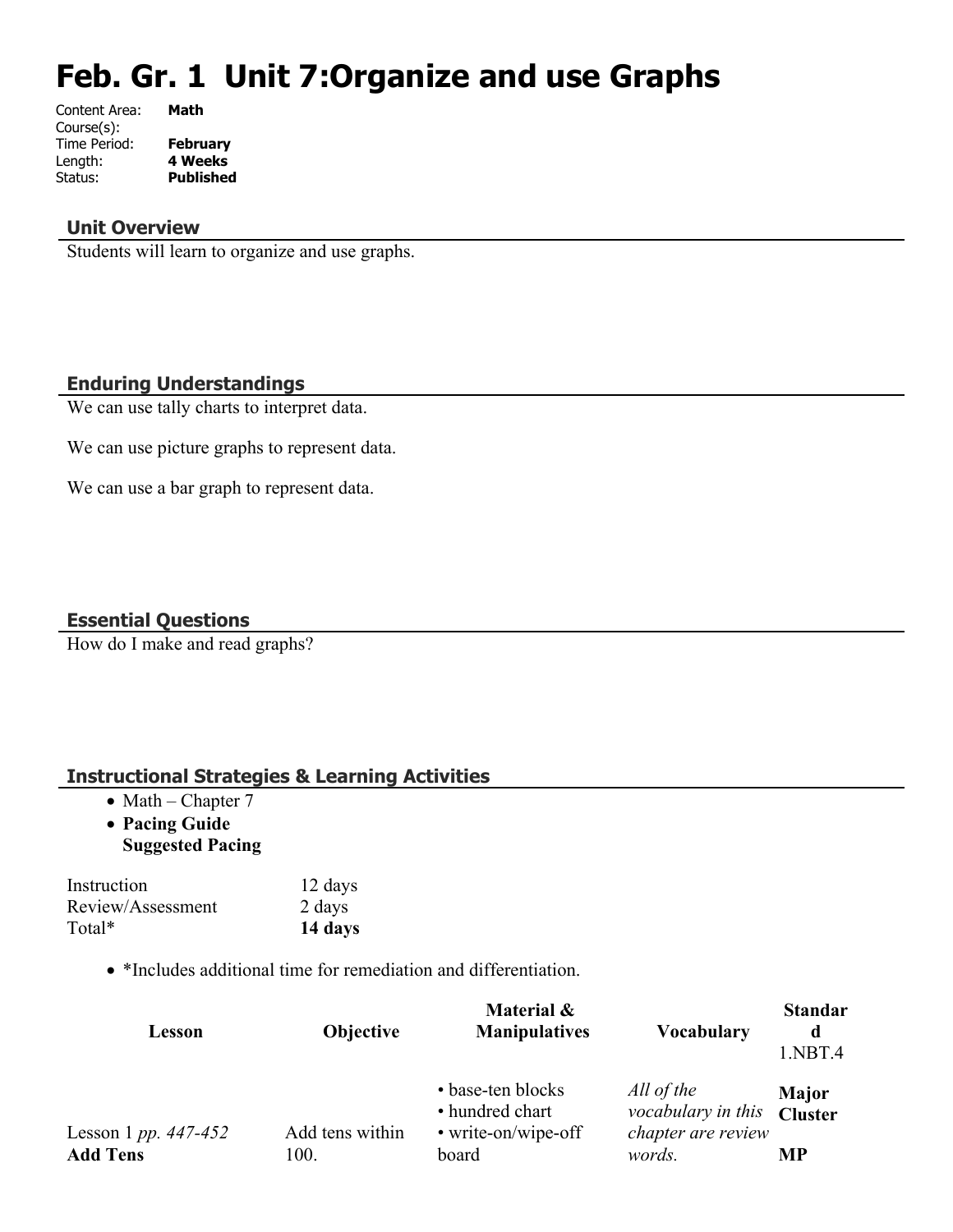|                                                                                                             |                                                                                   |                                                    | 2, 3, 4, 5,<br>7, 8<br>1.NBT.4                 |
|-------------------------------------------------------------------------------------------------------------|-----------------------------------------------------------------------------------|----------------------------------------------------|------------------------------------------------|
|                                                                                                             |                                                                                   |                                                    | Major<br><b>Cluster</b>                        |
| Lesson 2 pp. $453 - 458$<br><b>Count On Tens and Ones</b>                                                   | Count on by tens<br>and ones to find<br>sums within 100.                          | • base-ten blocks<br>• hundred chart<br>• counters | <b>MP</b><br>1, 2, 3, 6,<br>8                  |
|                                                                                                             |                                                                                   |                                                    | 1.NBT.4<br><b>Major</b><br><b>Cluster</b>      |
| Lesson 3 pp. $459-464$<br><b>Add Tens and Ones</b>                                                          | Add tens and ones • Work Mat 7<br>to find sums within • hundred chart<br>100.     | • base-ten blocks<br>• number cards                | <b>MP</b><br>1, 2, 3, 5,<br>6, 8<br>1.NBT.4    |
|                                                                                                             |                                                                                   |                                                    | <b>Major</b><br><b>Cluster</b>                 |
| Lesson 4 pp. $465 - 470$<br>Problem-Solving Strategy: revise to solve<br>Guess, Check, and Revise problems. | Guess, check, and                                                                 | • write-on/wipe-off<br>boards                      | <b>MP</b><br>1, 2, 3, 6,<br>7<br>1.NBT.4       |
|                                                                                                             |                                                                                   | • base-ten blocks                                  | <b>Major</b><br><b>Cluster</b>                 |
| Lesson 5 pp. $471-476$<br><b>Add Tens and Ones with</b><br><b>Regrouping</b>                                | Add tens and ones board<br>to find the sum with • Work Mat 7<br>regrouping.       | • write-on/wipe-off<br>• cubes                     | <b>MP</b><br>1, 4, 5, 6,<br>8                  |
| <b>Check My Progress</b>                                                                                    |                                                                                   |                                                    | 1.NBT.6                                        |
|                                                                                                             |                                                                                   |                                                    | <b>Major</b><br><b>Cluster</b>                 |
| Lesson 6 pp. 479-484<br><b>Subtract Tens</b>                                                                | Subtract tens to find • number cubes<br>the difference.                           | • base-ten blocks<br>• blank number lines          | <b>MP</b><br>2, 3, 4, 5,<br>6, 7, 8<br>1.NBT.6 |
|                                                                                                             |                                                                                   |                                                    | <b>Major</b><br><b>Cluster</b>                 |
| Lesson 7 pp. $485-490$<br><b>Count Back by 10s</b><br>Lesson 8 pp. 491-496<br><b>Relate Addition and</b>    | Use a number line<br>to count back by<br>tens to subtract.<br>Relate addition and | • number lines<br>• cubes                          | <b>MP</b><br>1, 3, 5, 7<br>1.NBT.6             |
| <b>Subtraction of Tens</b>                                                                                  | subtraction facts to • base-ten blocks<br>solve problems.                         | • index cards                                      | Major                                          |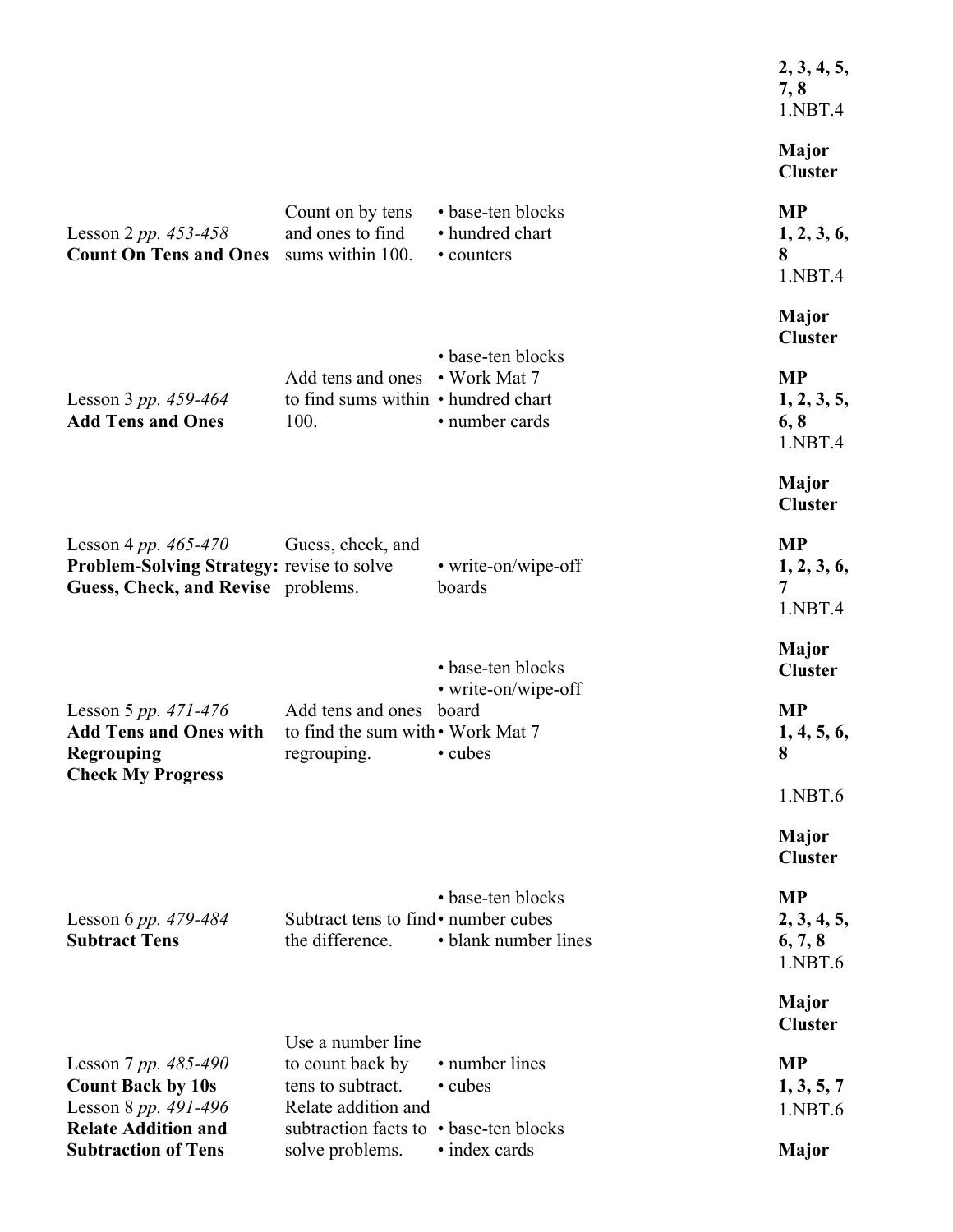**Cluster**

**MP 1, 2, 3, 4, 7, 8**

**My Review and Reflect**

- **Chapter 6: Targeted Strategic Intervention**
- $\bullet$
- $\bullet$   $\overline{\phantom{a}}$
- **Differentiated Instruction**
- **What's the Math in This Chapter?**
- **Reading Connections**

# **Integration of Career Readiness, Life Literacies and Key Skills**

Students will establish and follow rules, routines, and responsibilities throughout the year.

|                      | Critical thinkers must first identify a problem then develop a plan to address it to<br>effectively solve the problem.                                     |
|----------------------|------------------------------------------------------------------------------------------------------------------------------------------------------------|
| TECH.9.4.2.CT.1      | Gather information about an issue, such as climate change, and collaboratively brainstorm<br>ways to solve the problem (e.g., K-2-ETS1-1, 6.3.2. GeoGI.2). |
| TECH.9.4.2.Cl.1      | Demonstrate openness to new ideas and perspectives (e.g., 1.1.2.CR1a, 2.1.2.EH.1,<br>6.1.2. Civics CM. 2).                                                 |
|                      | Brainstorming can create new, innovative ideas.                                                                                                            |
| TECH.9.4.2.CT.2      | Identify possible approaches and resources to execute a plan (e.g., 1.2.2.CR1b, 8.2.2.ED.3).                                                               |
| TECH.9.4.2.CI.2      | Demonstrate originality and inventiveness in work (e.g., 1.3A.2CR1a).                                                                                      |
| TECH.9.4.2.CT.3      | Use a variety of types of thinking to solve problems (e.g., inductive, deductive).                                                                         |
| WRK.9.2.2.CAP.1      | Make a list of different types of jobs and describe the skills associated with each job.                                                                   |
|                      | Different types of jobs require different knowledge and skills.                                                                                            |
| <b>WRK.9.2.2.CAP</b> | <b>Career Awareness and Planning</b>                                                                                                                       |

# **Technology and Design Integration**

Students will interact with the textbook/workbooks on the Smartboard throughout My Math Lessons.

Students will engage in lessons on Dreambox, an interactive Math program that allows progress at a students own pace through the Standards in Math for Grade 1.

| CS.K-2.8.1.2.DA.4 | Make predictions based on data using charts or graphs.                                  |
|-------------------|-----------------------------------------------------------------------------------------|
|                   | Data can be used to make predictions about the world.                                   |
|                   | Individuals collect, use, and display data about individuals and the world around them. |
| CS.K-2.8.1.2.DA.3 | Identify and describe patterns in data visualizations.                                  |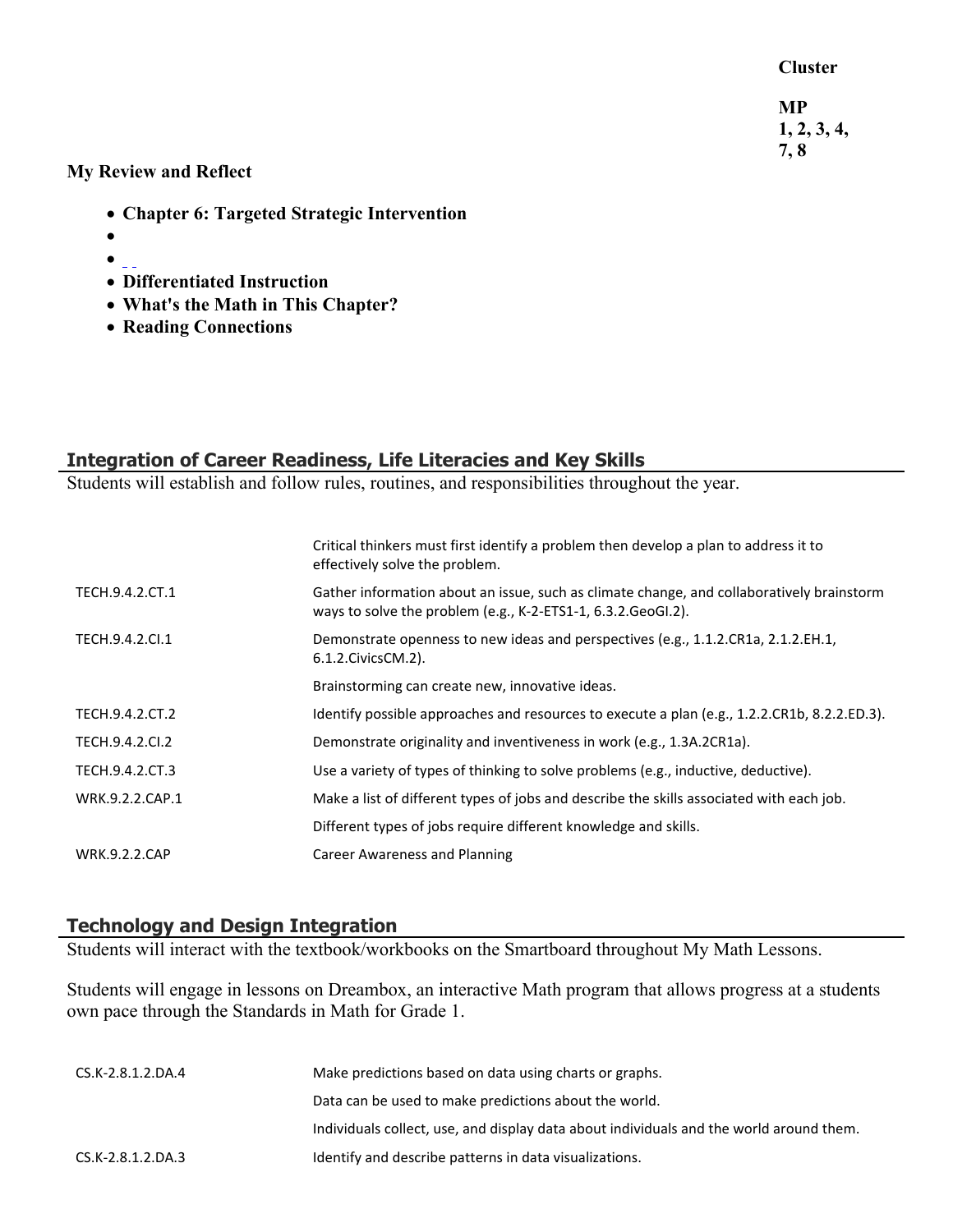# **Interdisciplinary Connections**

Students will use leveled books to reinforce and extend problem-solving skills and strategies

| LA.RI.1.1 | Ask and answer questions about key details in a text.                                                                                                |
|-----------|------------------------------------------------------------------------------------------------------------------------------------------------------|
| LA.RI.1.7 | Use the illustrations and details in a text to describe its key ideas.                                                                               |
| LA.SL.1.1 | Participate in collaborative conversations with diverse partners about grade 1 topics and<br>texts with peers and adults in small and larger groups. |

#### **Differentiation**

Each My Math unit throughout the series offers "approaching level", "on level" and "Beyond level" differentiated instructional hands-on choices, as well as ELL differentiated support. Please refer to the teacher edition for the activities.

# **Modifications & Accommodations**

IEP and 504 accommodations will be followed.

#### **Formative Assessments**

Teacher observation

Student conferences

**Discussion** 

Activities

games

homework

# **Benchmark Assessments**

Aimsweb benchmark assessments given three times a year in Math